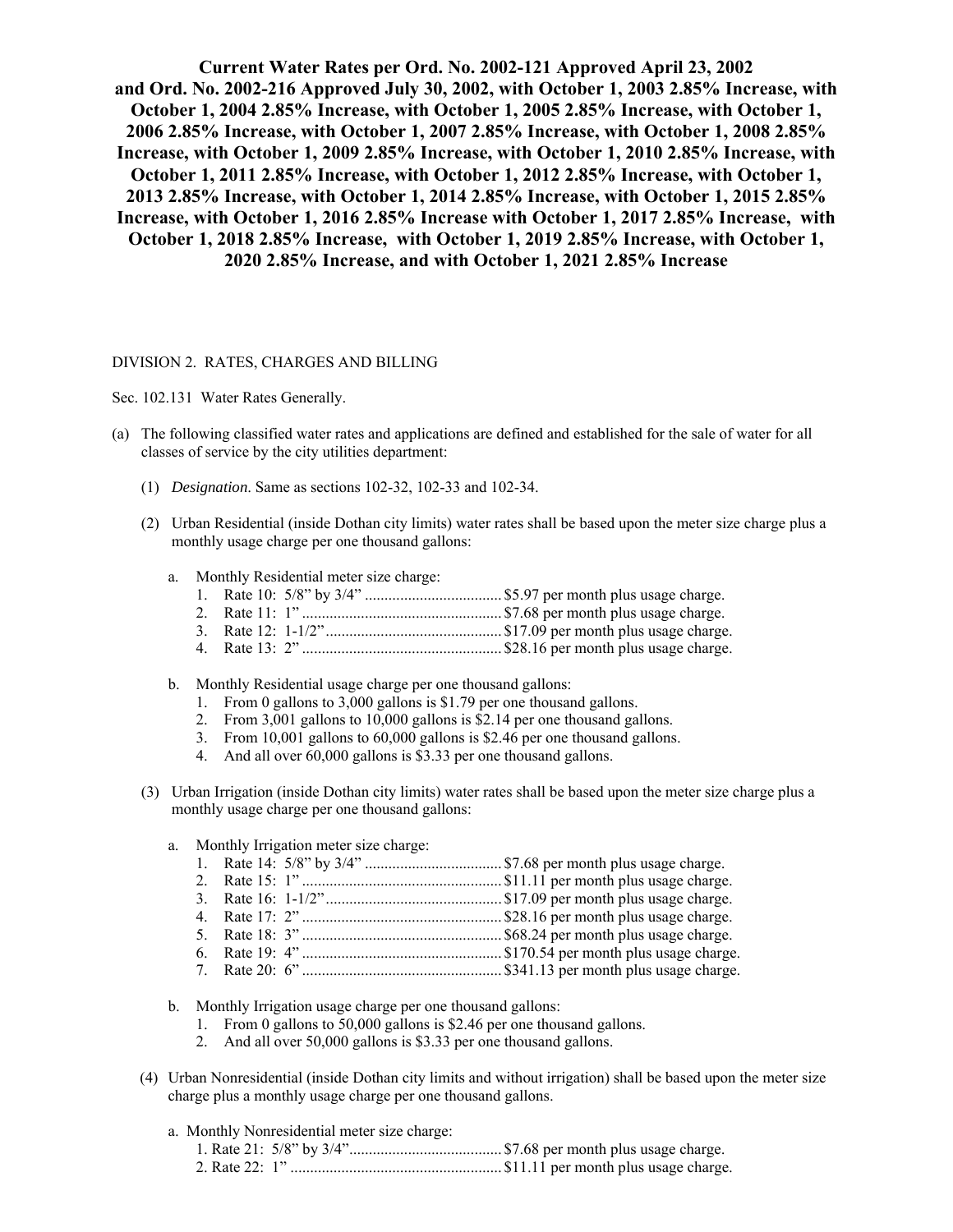b. Monthly Nonresidential usage charge per one thousand gallons:

- 1. From 0 gallons to one million gallons is \$2.23 per one thousand gallons.
- 2. And all over one million gallons is \$1.61 per one thousand gallons.
- (5) Urban Residential Multi-Unit Customer (inside Dothan city limits and without irrigation) water rates shall be based upon the meter size charge or a per unit monthly charge, whichever is greater, plus a monthly usage charge of \$2.23 per one thousand gallons.

a. Monthly Residential Multi-Unit meter size charge shall be based upon a \$5.55 per unit monthly charge or the table below (whichever is greater):

- 1. Rate 29: 5/8" by 3/4" ................................... \$7.68 per month plus usage charge.
- 2. Rate 30: 1" ................................................... \$11.11 per month plus usage charge.
- 3. Rate 31: 1-1/2" ............................................. \$17.09 per month plus usage charge.
- 4. Rate 32: 2" ................................................... \$28.16 per month plus usage charge.
- 5. Rate 33: 3" ................................................... \$68.24 per month plus usage charge.
- 6. Rate 34: 4" ................................................... \$170.54 per month plus usage charge.
- 7. Rate 35: 6" ................................................... \$341.13 per month plus usage charge. 8. Rate 36: 8" ................................................... \$682.26 per month plus usage charge.
- (6) Urban Nonresidential Multi-Unit Customer (inside Dothan city limits and without irrigation) water rates shall be based upon the meter size charge or a per unit charge, whichever is greater, plus a monthly usage charge of \$2.23 per one thousand gallons from zero gallons to one million gallons; and, \$1.61 per one thousand gallons for all usage over one million gallons:

a. Monthly Residential Multi-Unit meter size charge shall be based upon a \$7.25 per unit monthly charge or the table below (whichever is greater):

- 1. Rate 37: 5/8" by 3/4" ................................... \$7.68 per month plus usage charge.
- 2. Rate 38: 1" ................................................... \$11.11 per month plus usage charge.
- 3. Rate 39: 1-1/2" ............................................. \$17.09 per month plus usage charge.
- 4. Rate 40: 2" ................................................... \$28.16 per month plus usage charge.
- 5. Rate 41: 3" ................................................... \$68.24 per month plus usage charge.
- 6. Rate 42: 4" ................................................... \$170.54 per month plus usage charge.
- 7. Rate 43: 6" ................................................... \$341.13 per month plus usage charge.
- 8. Rate 44: 8" ................................................... \$682.26 per month plus usage charge.
- (7) Rural Residential (outside Dothan city limits) water rates shall be based upon the meter size charge plus a monthly usage charge per one thousand gallons:
	- a. Monthly Residential Rural meter size charge:
		- 1. Rate 50: 5/8" by 3/4" ................................... \$7.77 per month plus usage charge.
		- 2. Rate 51: 1" ................................................... \$9.98 per month plus usage charge.
		- 3. Rate 52: 1-1/2" ............................................. \$22.16 per month plus usage charge.
		- 4. Rate 53: 2" ................................................... \$36.57 per month plus usage charge.
	- b. Monthly Residential Rural usage charge per one thousand gallons:
		- 1. From 0 gallons to 3,000 gallons is \$2.31 per one thousand gallons.
		- 2. From 3,001 gallons to 10,000 gallons is \$2.76 per one thousand gallons.
		- 3. From 10,001 gallons to 60,000 gallons is \$3.22 per one thousand gallons.
		- 4. And all over 60,000 gallons is \$4.33 per one thousand gallons.
- (8) Rural Irrigation (outside Dothan city limits) water rates shall be based upon the meter size charge plus a monthly usage charge per one thousand gallons:
	- a. Monthly Irrigation Rural meter size charge:
		- 1. Rate 54: 5/8" by 3/4" ................................... \$9.98 per month plus usage charge.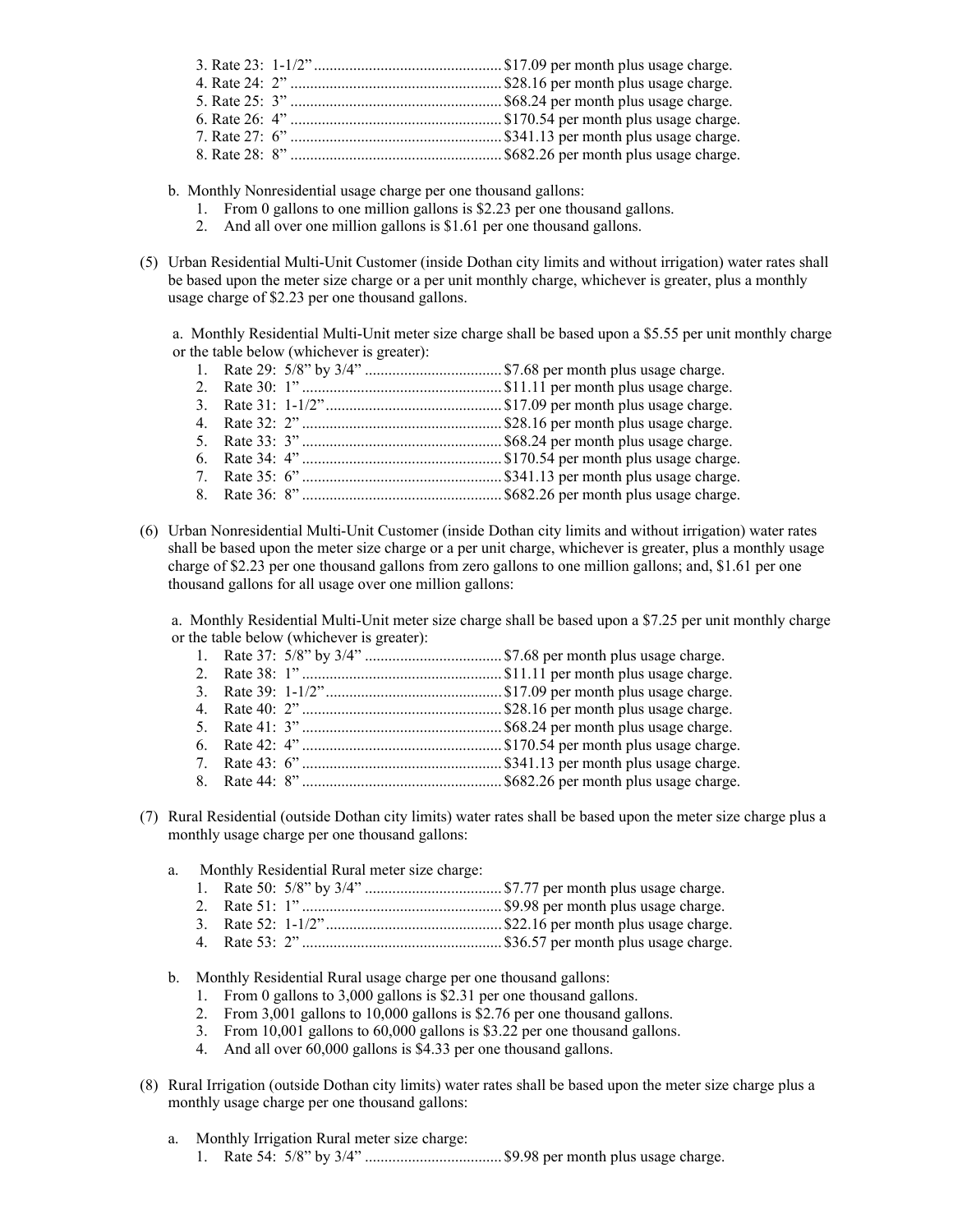- 2. Rate 55: 1" ................................................... \$14.43 per month plus usage charge. 3. Rate 56: 1-1/2" ............................................. \$22.16 per month plus usage charge. 4. Rate 57: 2" ................................................... \$36.57 per month plus usage charge. 5. Rate 58: 3" ................................................... \$88.70 per month plus usage charge.
- 6. Rate 59: 4" ................................................... \$221.74 per month plus usage charge.
- 7. Rate 60: 6" ................................................... \$443.45 per month plus usage charge.
- b. Monthly Irrigation Rural usage charge per one thousand gallons:
	- 1. From 0 gallons to 50,000 gallons is \$3.22 per one thousand gallons.
	- 2. And all over 50,000 gallons is \$4.33 per one thousand gallons.
- (9) Rural Nonresidential (outside Dothan city limits and without irrigation) shall be based upon the meter size charge plus a monthly usage charge of \$2.89 per one thousand gallons from zero gallons to one million gallons; and, \$2.13 per one thousand gallons for all usage over one million gallons:
	- a. Monthly Nonresidential Rural meter size charge:
		- 1. Rate 61: 5/8" by 3/4" ................................... \$9.98 per month plus usage charge.
		- 2. Rate 62: 1" ................................................... \$14.43 per month plus usage charge.
		- 3. Rate 63: 1-1/2" ............................................. \$22.16 per month plus usage charge.
		- 4. Rate 64: 2" ................................................... \$36.57 per month plus usage charge.
		- 5. Rate 65: 3" ................................................... \$88.70 per month plus usage charge.
		- 6. Rate 66: 4" ................................................... \$221.74 per month plus usage charge.
		- 7. Rate 67: 6" ................................................... \$443.45 per month plus usage charge.
		- 8. Rate 68: 8" ................................................... \$886.92 per month plus usage charge.
- (10) Rural Residential Multi-Unit (outside Dothan city limits and without irrigation) Customer water rates shall be based upon the meter size charge or a per unit monthly charge, whichever is greater, plus a monthly usage charge of \$2.89 per one thousand gallons.

a. Monthly Residential Rural Multi-Unit meter size charge shall be based upon a \$7.18 per unit monthly charge or the table below (whichever is greater):

- 1. Rate 69: 5/8" by 3/4" ................................... \$9.98 per month plus usage charge.
- 2. Rate 70: 1" ................................................... \$14.43 per month plus usage charge.
- 3. Rate 71: 1-1/2" ............................................. \$22.16 per month plus usage charge.
- 4. Rate 72: 2" ................................................... \$36.57 per month plus usage charge.
- 5. Rate 73: 3" ................................................... \$88.70 per month plus usage charge.
- 6. Rate 74: 4" ................................................... \$221.74 per month plus usage charge.
- 7. Rate 75: 6" ................................................... \$443.45 per month plus usage charge.
- 8. Rate 76: 8" ................................................... \$886.92 per month plus usage charge.
- (11) Rural Nonresidential Multi-Unit (outside Dothan city limits and without irrigation) Customer water rates shall be based upon the meter size charge or a per unit monthly charge, whichever is greater, plus a monthly usage charge of \$2.89 per one thousand gallons from zero gallons to one million gallons; and, \$2.13 per one thousand gallons for all usage over one million gallons:

a. Monthly Residential Rural Multi-Unit meter size charge shall be based upon a \$9.42 per unit monthly charge or the table below (whichever is greater):

- 1. Rate 77: 5/8" by 3/4" .................................. \$9.98 per month plus usage charge. 2. Rate 78: 1" .................................................. \$14.43 per month plus usage charge. 3. Rate 79: 1-1/2" ............................................ \$22.16 per month plus usage charge. 4. Rate 80: 2" .................................................. \$36.57 per month plus usage charge. 5. Rate 81: 3" .................................................. \$88.70 per month plus usage charge. 6. Rate 82: 4" .................................................. \$221.74 per month plus usage charge. 7. Rate 83: 6" .................................................. \$443.45 per month plus usage charge. 8. Rate 84: 8" .................................................. \$886.92 per month plus usage charge.
- (12) Wholesale water rates to another municipality shall be based upon a monthly usage charge of \$1.61 per thousand gallons plus the Nonresidential Rural (outside Dothan city limits) Customer water meter size charge as shown above. Minimum and Maximum monthly usage requirements and charges shall be instituted at the discretion of the Dothan Utilities Manager of Utilities. Emergency Standby water service to another municipality shall only be available at the approval of Dothan Utilities Management (if adequate